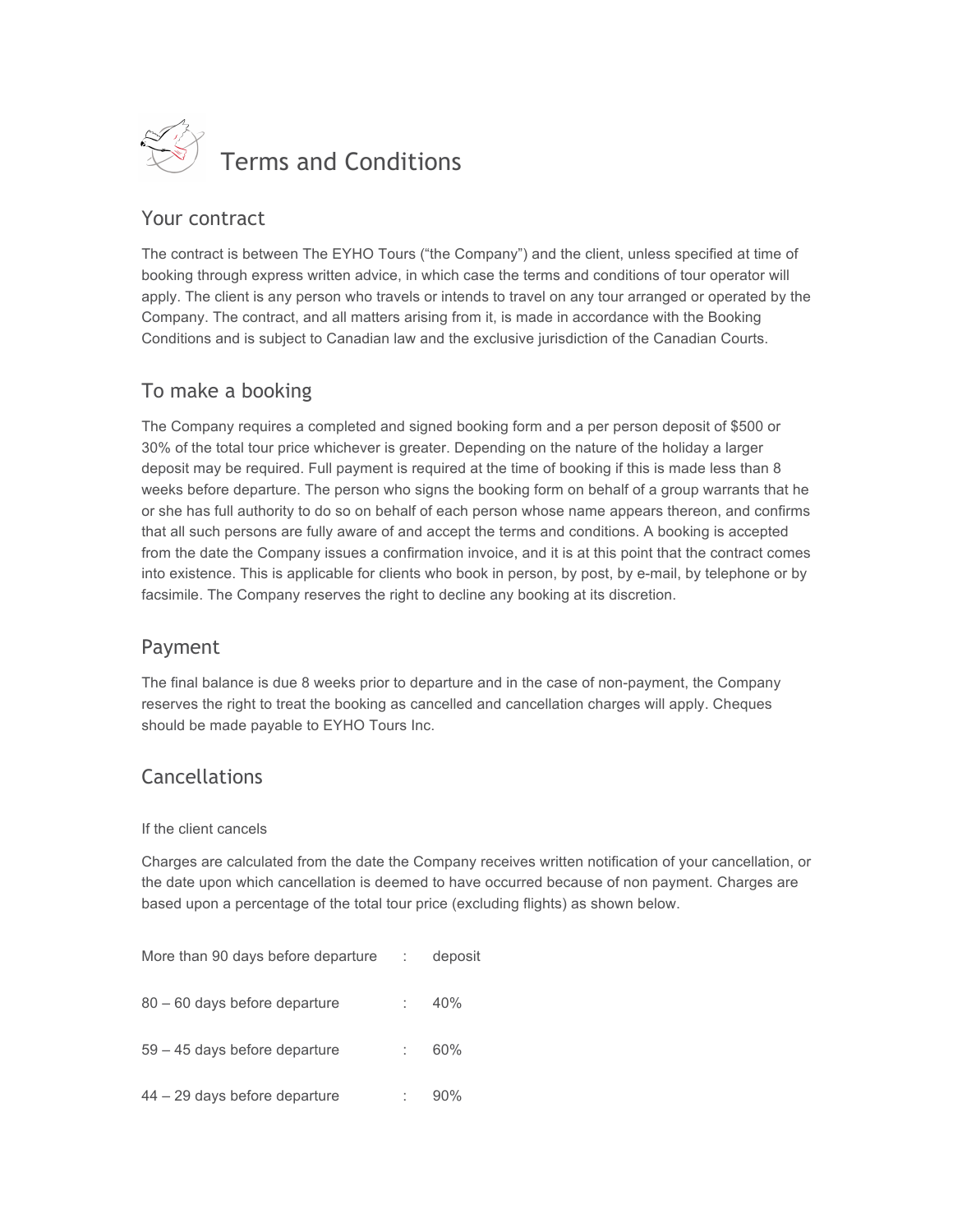Less than 30 days in the set of the set of the set of the set of the set of the set of the set of the set of the set of the set of the set of the set of the set of the set of the set of the set of the set of the set of the

Refunds cannot be made for domestic flights. The Company reserves the right to retain an administration fee of USD 100.

#### If the Company cancels

The Company reserves the right to cancel a tour in any circumstances but will not cancel a tour less than 8 weeks prior to departure except in cases of force majeure or the client's failure to pay the final balance. If the client fails to pay the final balance, the Company will treat the tour as cancelled, and cancellation penalty will apply as above.

### Changes

If you wish to change your booking once the deposit has been paid and the confirmation issued, we will do our best to accommodate you. An administration fee of USD75 per person per booking will be made. Any additional costs incurred will also be charged.

The Company reserves the right to make minor changes to the tour (including accommodation, transport or services), but will notify the client of any changes as soon as possible. If a significant change is considered advisable or necessary, the client will have the choice of accepting the changes (at additional cost if applicable), or cancelling the tour with a full refund. No compensation is payable due to force majeure.

## Force Majeure

The Company cannot accept any liability or pay any compensation due to circumstances beyond our control which neither we nor our suppliers could foresee or forestall even with all due care. This includes war or threat of war, civil riots and unrest, industrial disputes, natural disaster, bad weather, and terrorist activity.

## Surcharges

Prices quoted are in USD at the applicable rate of exchange at the time of booking. The client will be advised of the rate of exchange used.

Surcharges can sometimes result from government action, currency fluctuations, transportation and fuel costs, and overflying charges. If the surcharges should increase the total tour price by more than 7%, the client may cancel the booking within 14 days of receiving notification of the surcharge and receive a full refund.

## **Complaints**

We hope we can settle complaints amicably. If you do have a complaint, please tell the local representative concerned at the earliest opportunity and they will do their utmost to resolve the matter. Failure to do so may result in a delay in investigating and resolving the complaint. If your complaint